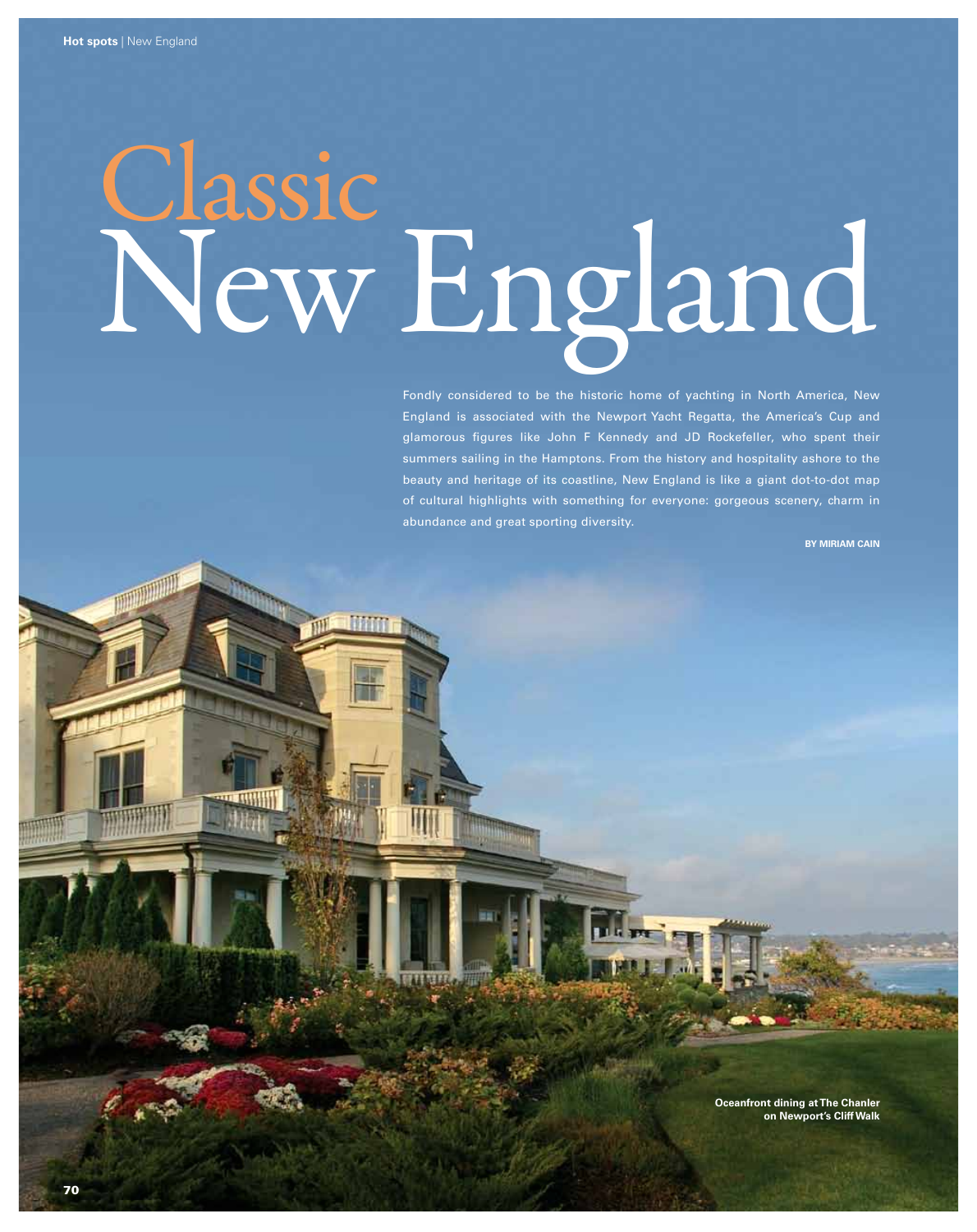# Martha's Vineyard

An exclusive summer destination, Martha's Vineyard is known for its miles of pristine beaches and rolling countryside, but of equal importance is its maritime past and preserved Native American identity.

From the bustling towns of Vineyard Haven, Oak Bluffs and Edgartown "down-island", to the quaint fishing villages of Menemsha and Chilmark "up-island", the Vineyard is a picturesque New England enclave that has seemingly kept the 21st century at bay.

Cruise to the exclusive and tiny 300-year-old fishing village at Menemsha Harbor on Martha's Vineyard. The cliffs of Gay Head are close by, along with some beautiful, secluded beaches that you may want to investigate for sunbathing and swimming. It is also fun to go ashore and browse the shops and restaurants – although as far as dining is concerned you may prefer to simply ask your chef to buy some freshly caught scallops from the dock's fishmonger and have your own evening feast onboard.

#### **What to do**

Step ashore to the lively and boisterous town of Oak Bluffs and wander around the quaint 19th century gingerbread cottages. This scenic and refreshing ocean-side spot was once a Methodist campsite until the tents were replaced with hundreds of small, elaborately decorated cottages.

Wander past the white picket fences that front the manicured lawns of the grand houses that were formerly owned by the leading merchant captains of the day in Edgartown. The town's picture-postcard harbor is filled with superyachts during the summer months and is fringed by boutiques overflowing with the latest fashions and fine art. For those yearning for more culture, the theater buffs in your group can head off to see a play at the Vineyard Playhouse.

A wonderful way to spend some time here is by cycling the shaded paths that hug the coastline. More than a fifth of Martha's Vineyard has been set aside for conservation and much of it is accessible to cyclists.

Alternatively, take a hike to Aquinnah Beach for views over Gay Head Cliffs and the Gay Head Lighthouse, an area that is home to the Native American Wampanoag Tribe. The Waskosim's Rock Reservation offers you the chance to explore acres of wooded trails.

Ride the Flying Horses Carousel, the oldest working carousel in America, before a sunset picnic dinner in Menemsha – both are Vineyard traditions. You could also go ashore to the quiet little beach on Menemsha Pond as it is a perfect spot to take in the charm of this town.

# **Where to stay**

For those not arriving by yacht, Martha's Vineyard has a number of inns and cottages. Down-island is the place to be if you want to be among the shops, restaurants, beaches and harbors, while up-island is more peaceful.

Edgartown is the most formal enclave down-island, and the Charlotte Inn is one of the finest on the island. A cluster of 18th and 19th century houses linked by gardens, each house has a distinctive look and quirkily decorated rooms. *Contact: General Manager, Carol Read, +1 508 627 4751.*

The Menemsha Inn is a guest house with a collection of private cottages and rooms for rent throughout the summer. *Contact: General Manager, Dennis Barquinero, +1 508 645 2521.*

The Lambert's Cove Inn in West Tisbury, up-island, is a small, boutique hotel with its own private beach. *Contact: General Manager Mike Rego +1 508 693 2298.*

## **Where to eat**

Try the Beach Plum Inn & Restaurant atop Menemsha Harbor, where executive chef James McDonough presents fresh, native Atlantic seafood and aged beef with flair. Begin with the likes of garbanzo bean, cilantro and roasted golden pepper cakes, followed by grilled filet mignon with Hudson Valley foie gras. *Contact: Executive Chef, James McDonough , +1 508 645 9454.*

L'étoile, at Edgartown's Charlotte Inn, is one of the best restaurants on the island. Serving up delicious French cuisine, it uses local fresh seafood and fresh farm produce to create a varied menu.

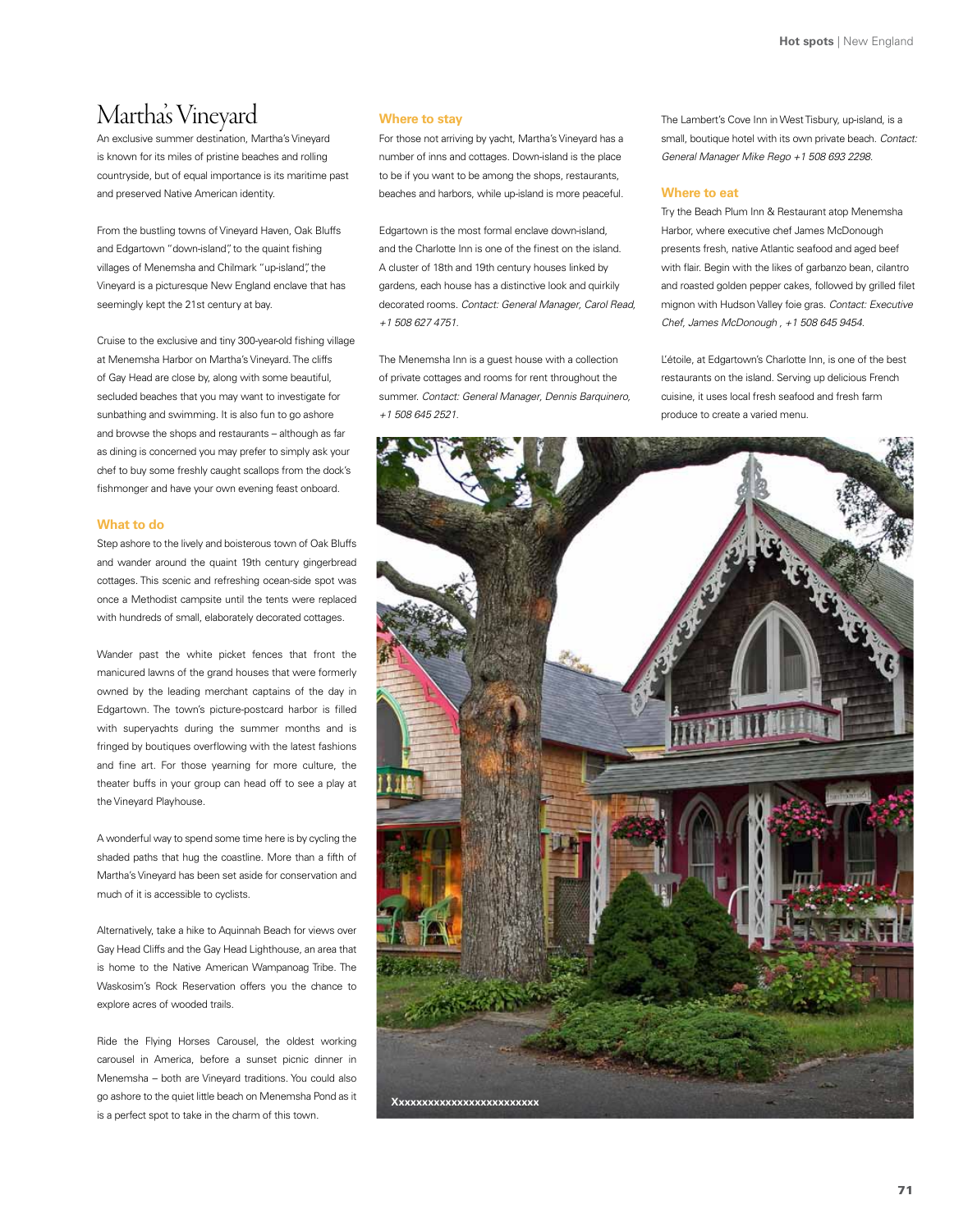State Road restaurant, in the dry town of West Tisbury, has a flourishing vegetable garden that provides ingredients for its specialty dish: Island Farm to Table Plate. *Reservations, +1 508 693 85 82.*

Lobster is the most popular dish on the island. Every Friday during the summer, Grace Church in Vineyard Haven sells fresh lobster rolls. Sit with the locals or by the docks and enjoy your picnic overlooking the harbor.

The Bite in Menemsha is a small beach shack (minus the beach) that serves the island's best clams, oysters, squid, shrimp and scallops. For those looking for something other than seafood, the Black Dog Tavern in Vineyard Haven is a humble shack on the harbor that serves a great burger.

Circuit Avenue in Oak Bluffs is the place to head for any nightlife. The Offshore Ale Company is the first and only pub hereabouts that brews its own beer and has eight on tap. Edgartown has more wine bars and quieter pubs, but the rest of the island is dry.

# **Where to board**

The Vineyard Haven Marina offers deep water dockage for superyachts up to 61m. *Contact: Marina Manager, Liz Wild, +1 508 693 0720.* 

## **Recommended**

If you happen to be on the island for the annual Possible Dreams charity auction you're in for a treat. It is a real island tradition and you may come away with some once-in-a-lifetime experiences.

# Nantucket

Nantucket Island is one of the furthermost islands from the coastline, but worth the trip for its choice of fantastic fare, cobblestone quaint towns and beautiful, vast expanses of sandy beaches. As the whaling capital of the world, Nantucket was once a bustling international port. Crude oil put an end to the island's livelihood and today tourism is the main source of revenue.

Stringent regulations have preserved the 19th century character of the island and today time has not so much stood still here as vanished. Almost half of the island is conservation land, and the island's rules also maintain the style of property allowed on the island. Nantucket has been nicknamed "the little grey lady" for its uniform grand clapboard mansions fronted with grey-shingle that dot the landscape. The island's only town, Nantucket Town, also has a village atmosphere. Here the whalers' grand houses are as they were in the 19th century, set amid a gamut of enticing boutiques.

#### **What to do**

Roam this crescent-shaped island by bicycle (there are plenty of hire shops if you don't have one onboard), taking in its beaches, stately 18th and 19th century homes and acres of beautifully preserved conservation land. There are also over 60 art galleries to visit on the island and most are located in Nantucket Town or down in the harbor's wharf shacks.

Boutiques fill the cobblestone streets of Nantucket Town. There are no ugly signs or modern facades – the only

chain store is Ralph Lauren and he was only allowed to set up shop after designing a line exclusive to the island.

The Whaling Museum in Nantucket Town will capture your imagination for hours. The first whale was caught in 1668 and by 1840, at its boom, there were 70 whale ships. Here you will find the skeleton of a huge finback whale that was stranded on the island during the 1960s, and a huge collection of scrimshaw and other whaling memorabilia, including captain's diaries and shipping logs.

Swim in the still waters of Nantucket Sound to the north, or brave the mighty Atlantic along the island's south shore, and cycle to Madaket Beach on the western coast where you will experience an incredible sunset.

Marvel at the tiny rose-covered cottages at Siasconset (often called Sconset) where it is textbook New England pretty – the tiny village has changed very little since the 19th century. You could also take a four-wheel drive out to Great Point Lighthouse and around to the other side of the island – at the tip of the coast the Atlantic currents hit the Nantucket Sound and hundreds of seals bathe in the warm, foamy eddies.

## **Where to stay**

Wauwinet in the north-eastern corner of the island is where you will find The Wauwinet, a glorious 19th century Nantucket mansion-by-the-sea that has been turned into a hotel. In a blissfully isolated spot, the hotel has its own spa and bikes available for those wishing to venture into town or to nearby Siasconset. C*ontact: General Manager, Eric Landt, +1 508 228 8558*.

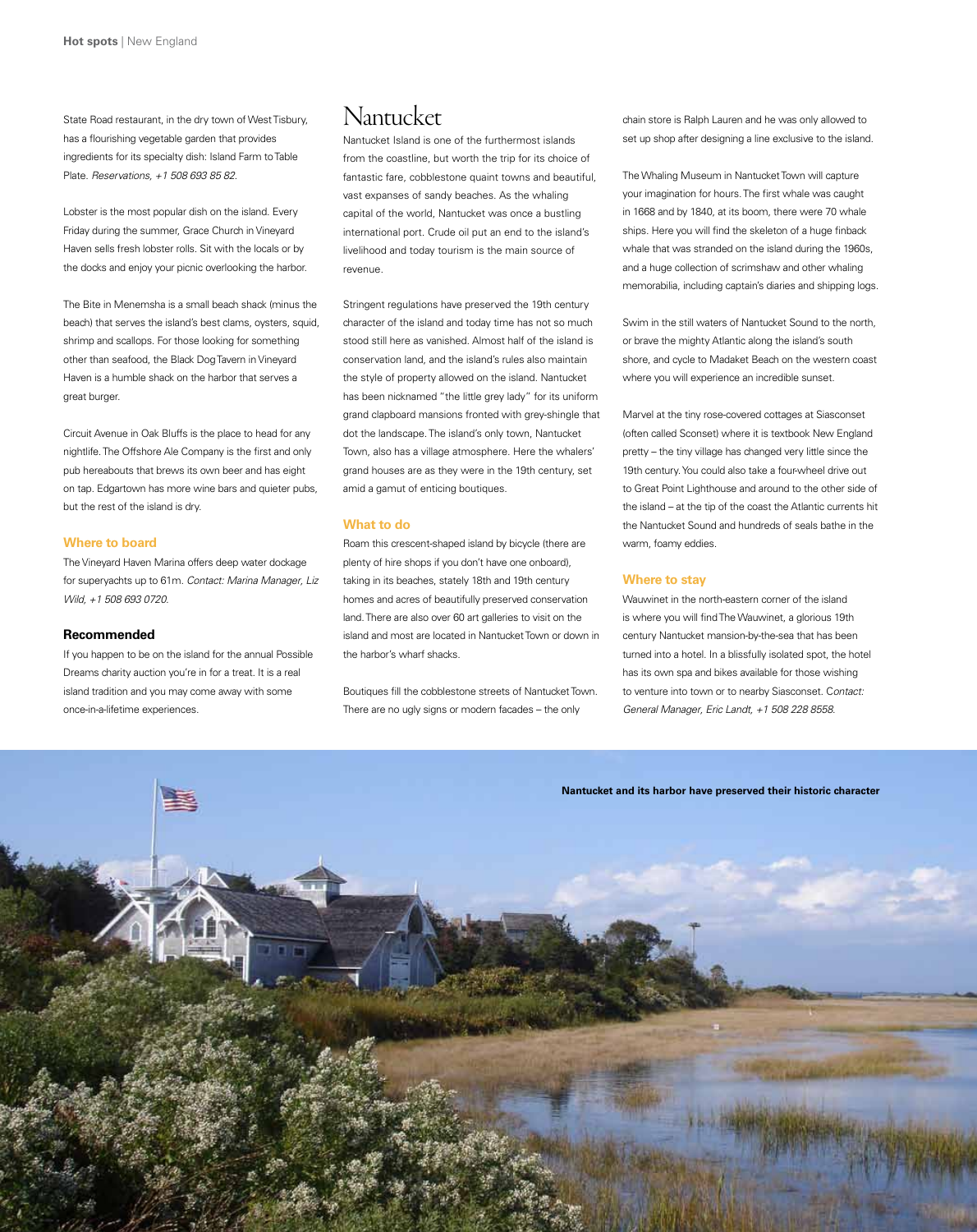The White Elephant in Nantucket Town is an island landmark. Situated with a view of the harbor on the town's outskirts, this 1920s' hotel is the place to be in Nantucket. *Contact: General Manager, Bettina Landt, +1 508 638 3418*. The White Elephant Spa embraces its waterside location with a menu of seaweed wraps and facials. *Contact: Spa Manager, Kelly Flynn, +1 508 638 3418.* 

#### **Where to eat**

Topper's restaurant at The Wauwinet is Nantucket's premier waterfront dining spot. House specialties include chilled island creek oysters with pearls of hibiscus; mignonette with American caviar; lobster and onion soup with fizzy citrus dust; and truffled lobster salad. *Contact: Restaurant Manager, Jenn Mandell, +1 508 228 8558.*

Brant Point Grill, at the White Elephant, offers spectacular views over Nantucket Harbor from its Harborside Terrace. Chef Fred Bisaillon uses a Fire Cone grill, a unique Native American cooking method, to prepare dishes such as planked Atlantic Salmon and rotisserie of prime rib. The waterfront lawn leads down to a private berth so you can step ashore from your tender. *Contact: Restaurant Manager, Jonathan Ruppert, +1 508 638 3418.* 

It is an island tradition to stroll down to the Juice Bar for ice-cream in homemade waffle cones.

#### **Where to board**

Many of the world's finest superyachts call the Nantucket Boat Basin home in summer months. With berthing for superyachts up to 100m, the world class marina is located a short walk from Nantucket Town. *Contact: Director of Marina Operations, George Bassett, +1 800 626 2628.* 

#### **Recommended**

During July and August the island's population increases four-fold, but equally special times to visit are April when you will witness the Daffodil Festival, or October for the Nantucket Harvest Weekend.

# Newport

Considered by many to be the heart of New England, and certainly the yachting center for the whole of North America, Newport has been attracting yachting enthusiasts since the 19th century. In 1851 the schooner *America* defeated a British boat in a race around the Isle of Wight. The prize trophy became known as the America's Cup and it remained in the possession of the New York Yacht Club (which had an outpost in Newport) until 1983. Newport continues as a bastion of sailing and attracts superyachts from around the world. Owners come to visit its lively waterfront, ornate mansions, great restaurants and wonderful coastal scenery.





#### **What to do**

The Newport Mansions, known as the "cottages", were built by wealthy socialites in the mid-1800s, during the last decades before income tax was introduced. Great families, the likes of the Vanderbilts and the Astors, competed to build larger and more ostentatious mansions than their neighbors. Many resemble Italian palazzos or French palaces and are still privately owned, but a number are open to the public, maintained by the Preservation Society of Newport County. These include: The Breakers, Hunter House, Kingscote, The Elms, Chateau-sur-Mer, Marble House and Rosecliff.

For those really interested in yachting, visit the Museum of Yachting, located in Fort Adams State Park.

There are several beaches for swimming, the best is Easton's Beach, which lies east of Newport Town. For gentle exercise, you can stroll along the Cliff Walk into the southern part of town and past some fantastic views over the back gardens of The Breakers and several other mansions but cycling is the best way to get around this whole area, especially if you want to see the mansions on Bellevue Avenue. Here, you can pause at gateways that provide glimpses of Belcourt Castle and other sprawling homes.

 The International Tennis Hall of Fame, held in the former country club on Bellevue Avenue, is well worth a visit. Over the last decade it has been restored to its original splendor. The historic courts are the world's oldest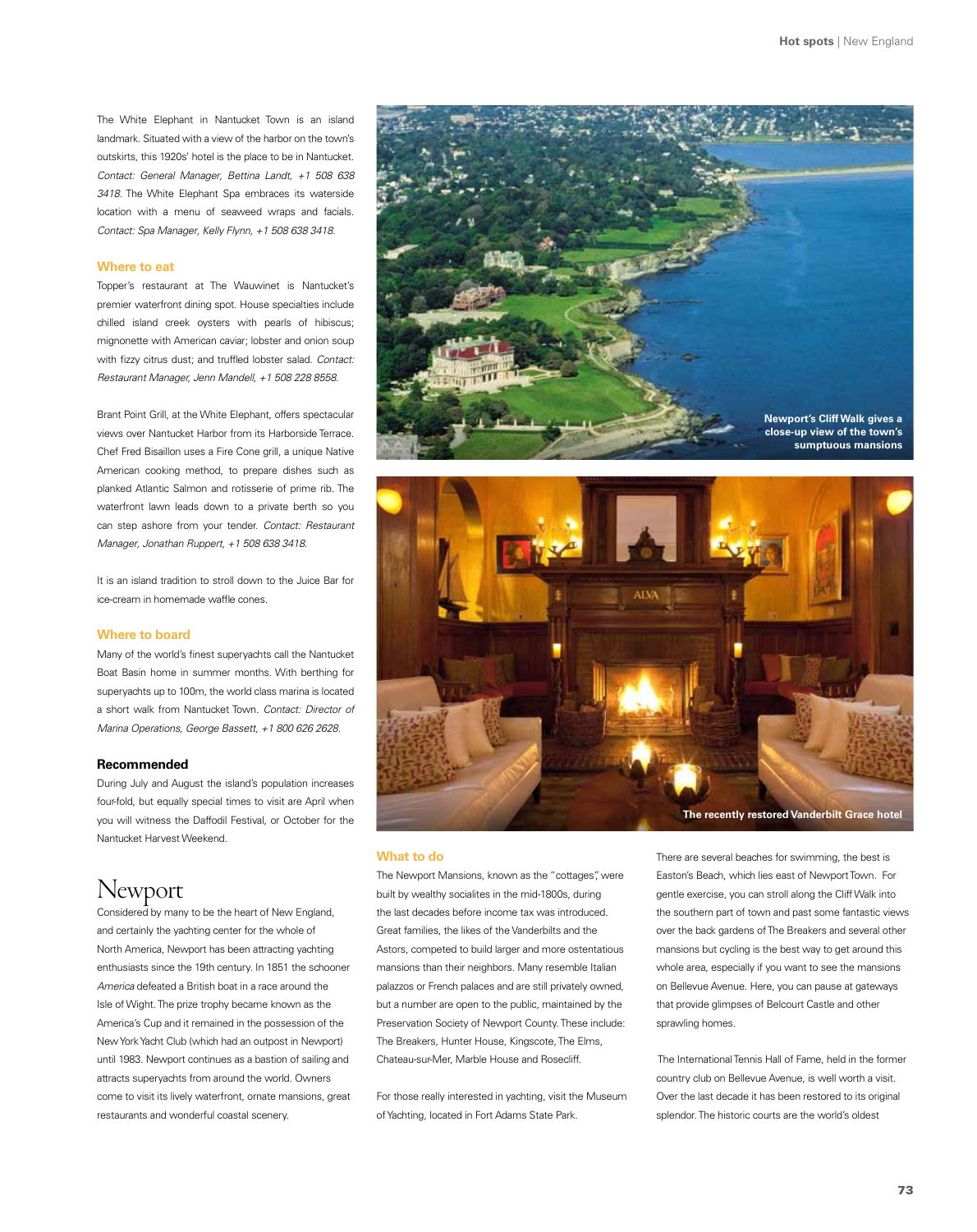



continuously used competition grass courts and the last remaining venue for professional grass tennis events in North America. Book in advance and you can even tread the grass yourself.

# **Where to stay**

The recently restored Vanderbilt Grace is the place to stay in Newport. The rooms are adorned with some of America's most impressive art works and the décor respects the mansion's heritage. The hotel's dining room serves local seasonal dishes and British favorites, while the Conservatory and the Garden Terrace are already popular spots for the locals. *Contact: General Manager, Matt Parent, +1 401 846 6200.*

Stay in one of the signature rooms at The Chanler hotel, a magnificently restored mansion on the historic Cliff Walk. *Contact: General Manager, Christine Sullivan, +1 401 847 1300.* 

#### **Where to eat**

It's safe to say the way in which The Clarke Cooke House (aka "The Candy Store") prepares its New England lobster, striped bass, swordfish and tuna is extraordinary – and its clam chowder has been voted one of the best in New England. *Contact: General Manager, Michael Jenkins, +1 401 849 2900.*

Also worthy of note is The Spiced Pear restaurant at The Chanler at Cliff Walk, which has an inspired oceanfront setting and an outdoor terrace that is cooled by the ocean breeze. Dine in the restaurant, or reserve one of its "ultimate romance private dinners" with six courses, wine pairings for each course and your choice of music. *Contact: Restaurant Manager, Christopher Giglietti, +1 401 847 1300.* 

On Newport's famous Ocean Drive at the Castle Hill Inn & Resort there are numerous venues in which to dine, including the Ocean Room, Agassiz Room, Newport Room, and Sunset Room overlooking Narragansett Bay. A Sunday brunch with live jazz and sweeping lawns reaching down to the bay makes for an exceptional occasion. Native and seasonal menus feature local fish and fresh produce, and the wine list tempts you with more than 500 choices.

## **Where to board**

As the "City of Yachting", Newport has a number of marinas for superyachts. Newport Shipyard is the oldest working yacht and shipyard in Newport and is located at the northern end of the harbor. The marina can accommodate yachts of up to 95m. *Contact: Marina*